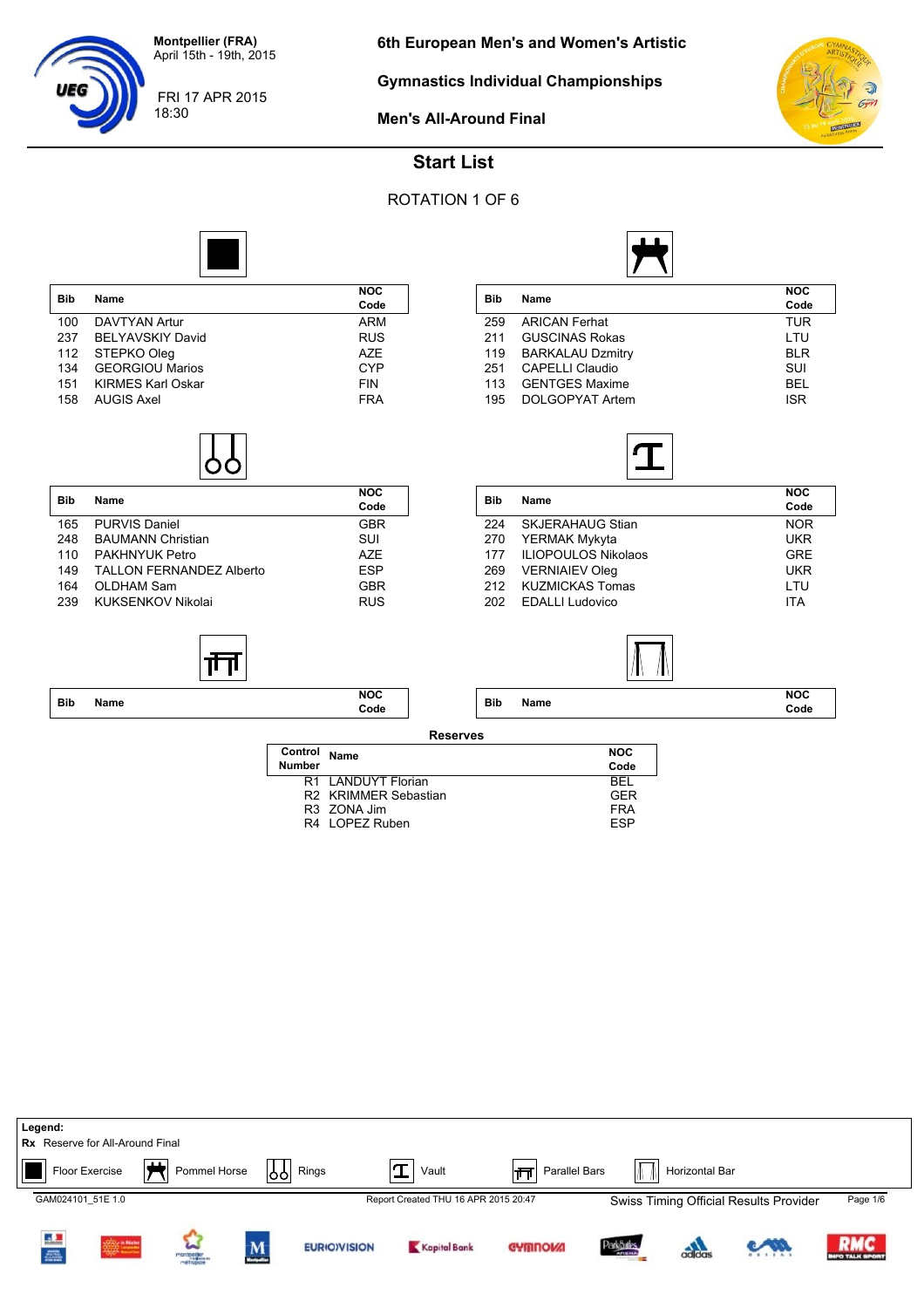FRI 17 APR 2015

18:55

**6th European Men's and Women's Artistic**

**Gymnastics Individual Championships**



**Men's All-Around Final**



## **Start List**

ROTATION 2 OF 6

┑





| NOC.<br>Code | <b>Bib</b> | Name                     | <b>NOC</b><br>Code |
|--------------|------------|--------------------------|--------------------|
|              | 237        | <b>BELYAVSKIY David</b>  | <b>RUS</b>         |
|              | 112        | STEPKO Oleg              | <b>AZE</b>         |
|              | 134        | <b>GEORGIOU Marios</b>   | <b>CYP</b>         |
|              | 151        | <b>KIRMES Karl Oskar</b> | <b>FIN</b>         |
|              | 158        | <b>AUGIS Axel</b>        | <b>FRA</b>         |
|              | 100        | DAVTYAN Artur            | <b>ARM</b>         |
|              |            |                          |                    |



| <b>Bib</b> | <b>Name</b>                     | <b>NOC</b><br>Code |
|------------|---------------------------------|--------------------|
| 248        | <b>BAUMANN Christian</b>        | SUI                |
| 110        | PAKHNYUK Petro                  | A7F                |
| 149        | <b>TALLON FERNANDEZ Alberto</b> | <b>ESP</b>         |
| 164        | OLDHAM Sam                      | <b>GBR</b>         |
| 239        | KUKSENKOV Nikolai               | <b>RUS</b>         |
| 165        | <b>PURVIS Daniel</b>            | <b>GBR</b>         |
|            |                                 |                    |



| <b>Bib</b> | Name | <b>NOC</b><br>Code |
|------------|------|--------------------|
|            |      |                    |

| <b>Bib</b> | Name                    | NOC        |
|------------|-------------------------|------------|
|            |                         | Code       |
| 211        | <b>GUSCINAS Rokas</b>   | LTU        |
| 119        | <b>BARKALAU Dzmitry</b> | <b>BLR</b> |
| 251        | CAPELLI Claudio         | SUI        |
| 113        | <b>GENTGES Maxime</b>   | <b>BEL</b> |
| 195        | DOLGOPYAT Artem         | <b>ISR</b> |
| 259        | <b>ARICAN Ferhat</b>    | <b>TUR</b> |
|            |                         |            |

| <b>Bib</b> | Name                       | <b>NOC</b><br>Code |
|------------|----------------------------|--------------------|
| 270        | YERMAK Mykyta              | <b>UKR</b>         |
| 177        | <b>ILIOPOULOS Nikolaos</b> | <b>GRE</b>         |
| 269        | <b>VERNIAIEV Oleg</b>      | <b>UKR</b>         |
| 212        | <b>KUZMICKAS Tomas</b>     | LTU                |
| 202        | <b>EDALLI Ludovico</b>     | <b>ITA</b>         |
| 224        | <b>SKJERAHAUG Stian</b>    | <b>NOR</b>         |

| Legend:                                |          |                         |                          |                     |                                      |                      |            |                |                                        |                                   |
|----------------------------------------|----------|-------------------------|--------------------------|---------------------|--------------------------------------|----------------------|------------|----------------|----------------------------------------|-----------------------------------|
| <b>Rx</b> Reserve for All-Around Final |          |                         |                          |                     |                                      |                      |            |                |                                        |                                   |
| Floor Exercise                         | டிட<br>┮ | Pommel Horse            | 1991                     | Rings               | Vault                                | Parallel Bars<br>∣नन | $\sqrt{ }$ | Horizontal Bar |                                        |                                   |
| GAM024101 51E 1.0                      |          |                         |                          |                     | Report Created THU 16 APR 2015 20:47 |                      |            |                | Swiss Timing Official Results Provider | Page 2/6                          |
| Ц.<br>e.                               |          | montpeller<br>mottopoie | $\underline{\mathbf{M}}$ | <b>EURIO)VISION</b> | Kapital Bank                         | <b>GYMNOW!</b>       | ParkSules  | adidas         | com                                    | <b>RMC</b><br><b>FO TALK SPOR</b> |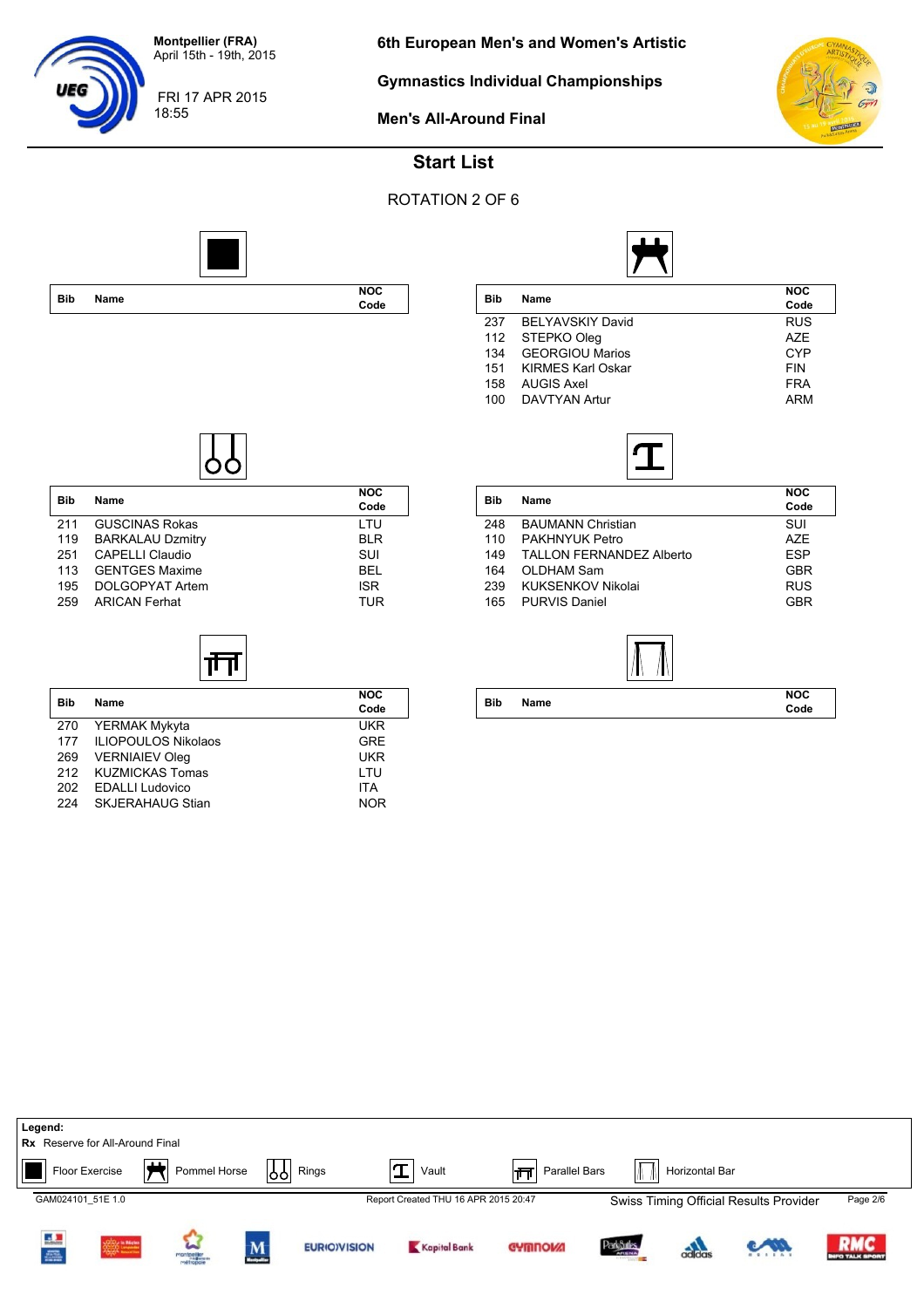FRI 17 APR 2015

19:21

UEG

**6th European Men's and Women's Artistic**

**Gymnastics Individual Championships**



**Men's All-Around Final**

## **Start List**





**Code**

|            |             | <b>NOC</b> |
|------------|-------------|------------|
| <b>Bib</b> | <b>Name</b> | Code       |
| 112        | STEPKO Olea |            |

| <b>TIZ SIEPRO URG</b> | AZE.       |
|-----------------------|------------|
| 134 GEORGIOU Marios   | CYP        |
| 151 KIRMES Karl Oskar | <b>FIN</b> |
| 158 AUGIS Axel        | <b>FRA</b> |
| 100 DAVTYAN Artur     | ARM        |
| 237 BELYAVSKIY David  | <b>RUS</b> |
|                       |            |

⅂

| <b>Bib</b> | <b>Name</b>                     | <b>NOC</b><br>Code |
|------------|---------------------------------|--------------------|
| 110        | PAKHNYUK Petro                  | A7F                |
| 149        | <b>TALLON FERNANDEZ Alberto</b> | <b>ESP</b>         |
| 164        | OLDHAM Sam                      | <b>GBR</b>         |
| 239        | KUKSENKOV Nikolai               | <b>RUS</b>         |
| 165        | <b>PURVIS Daniel</b>            | <b>GBR</b>         |
| 248        | <b>BAUMANN Christian</b>        | SUI                |

 $\sqrt{ }$ 



| Bib | Name                    | <b>NOC</b><br>Code |
|-----|-------------------------|--------------------|
| 119 | <b>BARKALAU Dzmitry</b> | BI R               |
| 251 | <b>CAPELLI Claudio</b>  | SUI                |
| 113 | <b>GENTGES Maxime</b>   | <b>BEL</b>         |
| 195 | DOLGOPYAT Artem         | <b>ISR</b>         |
| 259 | <b>ARICAN Ferhat</b>    | TUR                |
| 211 | <b>GUSCINAS Rokas</b>   | I TU               |
|     |                         |                    |

| Bib | Name                       | <b>NOC</b> |
|-----|----------------------------|------------|
|     |                            | Code       |
| 177 | <b>ILIOPOULOS Nikolaos</b> | <b>GRE</b> |
| 269 | <b>VERNIAIEV Oleg</b>      | <b>UKR</b> |
| 212 | <b>KUZMICKAS Tomas</b>     | LTU        |
| 202 | <b>EDALLI Ludovico</b>     | <b>ITA</b> |
| 224 | <b>SKJERAHAUG Stian</b>    | <b>NOR</b> |
| 270 | YERMAK Mykyta              | <b>UKR</b> |
|     |                            |            |

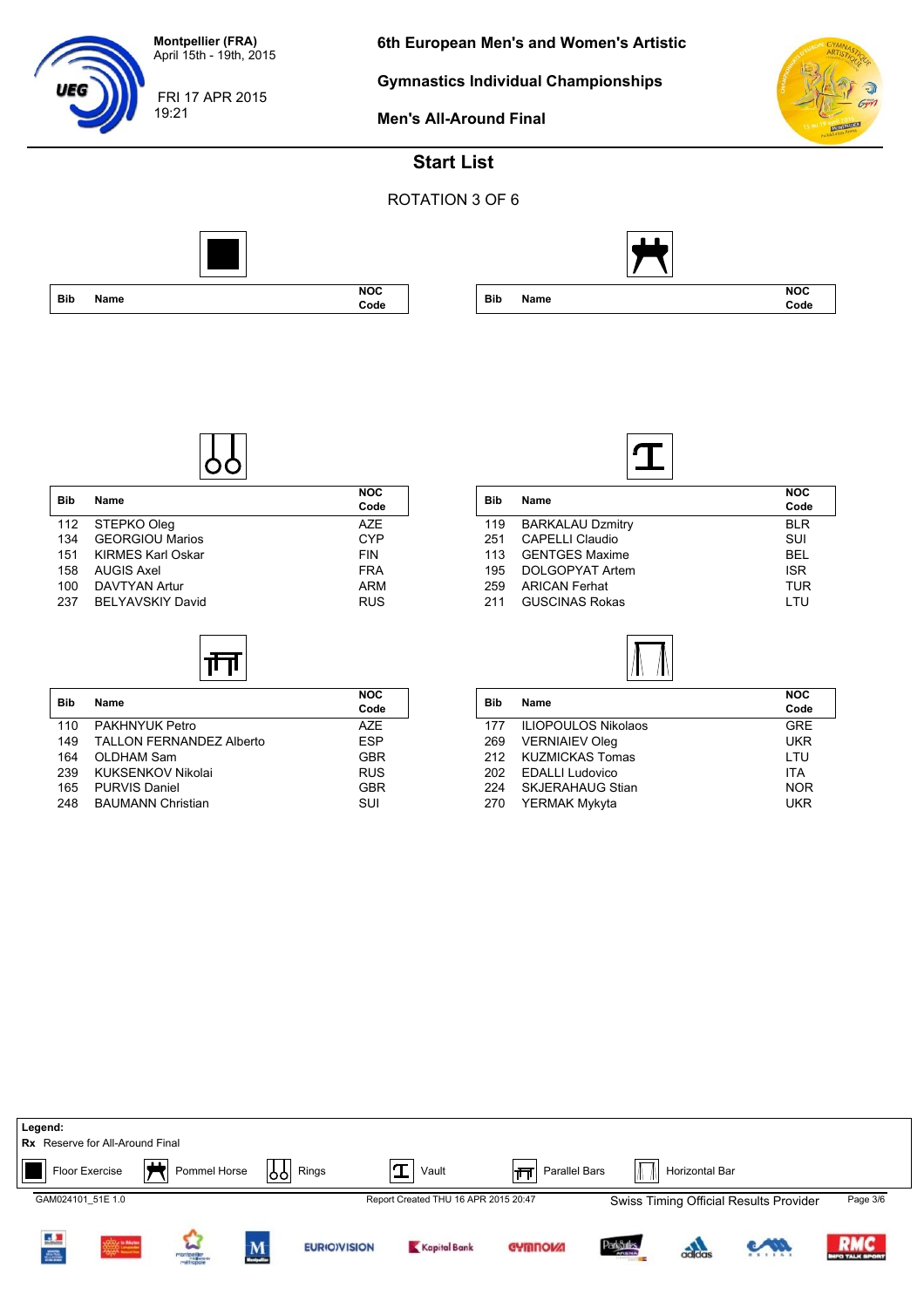FRI 17 APR 2015

19:47

**6th European Men's and Women's Artistic**

**Gymnastics Individual Championships**



**Men's All-Around Final**



**Code**

### **Start List**

#### ROTATION 4 OF 6



| <b>Name</b> | Code                                                                                                                                                |
|-------------|-----------------------------------------------------------------------------------------------------------------------------------------------------|
|             | UKR                                                                                                                                                 |
|             | LTU                                                                                                                                                 |
|             | <b>ITA</b>                                                                                                                                          |
|             | <b>NOR</b>                                                                                                                                          |
|             | <b>UKR</b>                                                                                                                                          |
|             | <b>GRE</b>                                                                                                                                          |
|             | <b>VERNIAIEV Oleg</b><br><b>KUZMICKAS Tomas</b><br><b>EDALLI Ludovico</b><br><b>SKJERAHAUG Stian</b><br>YERMAK Mykyta<br><b>ILIOPOULOS Nikolaos</b> |



**Bib Name NOC**

ग॑॑॑

251 CAPELLI Claudio SUI<br>113 GENTGES Maxime BEL

195 DOLGOPYAT Artem 195 1SR<br>1959 ARICAN Ferhat 1972 1988 259 1

211 GUSCINAS Rokas LTU 119 BARKALAU Dzmitry **BLR** 

113 GENTGES Maxime

ARICAN Ferhat

**Code**

**Bib Name NOC**

| NOC.<br>Code | <b>Bib</b> | Name                     | <b>NOC</b><br>Code |
|--------------|------------|--------------------------|--------------------|
|              | 134        | <b>GEORGIOU Marios</b>   | <b>CYP</b>         |
|              | 151        | <b>KIRMES Karl Oskar</b> | <b>FIN</b>         |
|              | 158        | <b>AUGIS Axel</b>        | <b>FRA</b>         |
|              | 100        | <b>DAVTYAN Artur</b>     | <b>ARM</b>         |
|              | 237        | BELYAVSKIY David         | <b>RUS</b>         |
|              |            | 112 STEPKO Oleg          | <b>AZE</b>         |

| Bib | Name                            | <b>NOC</b> |
|-----|---------------------------------|------------|
|     |                                 | Code       |
| 149 | <b>TALLON FERNANDEZ Alberto</b> | <b>ESP</b> |
| 164 | OLDHAM Sam                      | <b>GBR</b> |
| 239 | KUKSENKOV Nikolai               | <b>RUS</b> |
| 165 | <b>PURVIS Daniel</b>            | <b>GBR</b> |
| 248 | <b>BAUMANN Christian</b>        | SUI        |
| 110 | <b>PAKHNYUK Petro</b>           | A7F        |
|     |                                 |            |

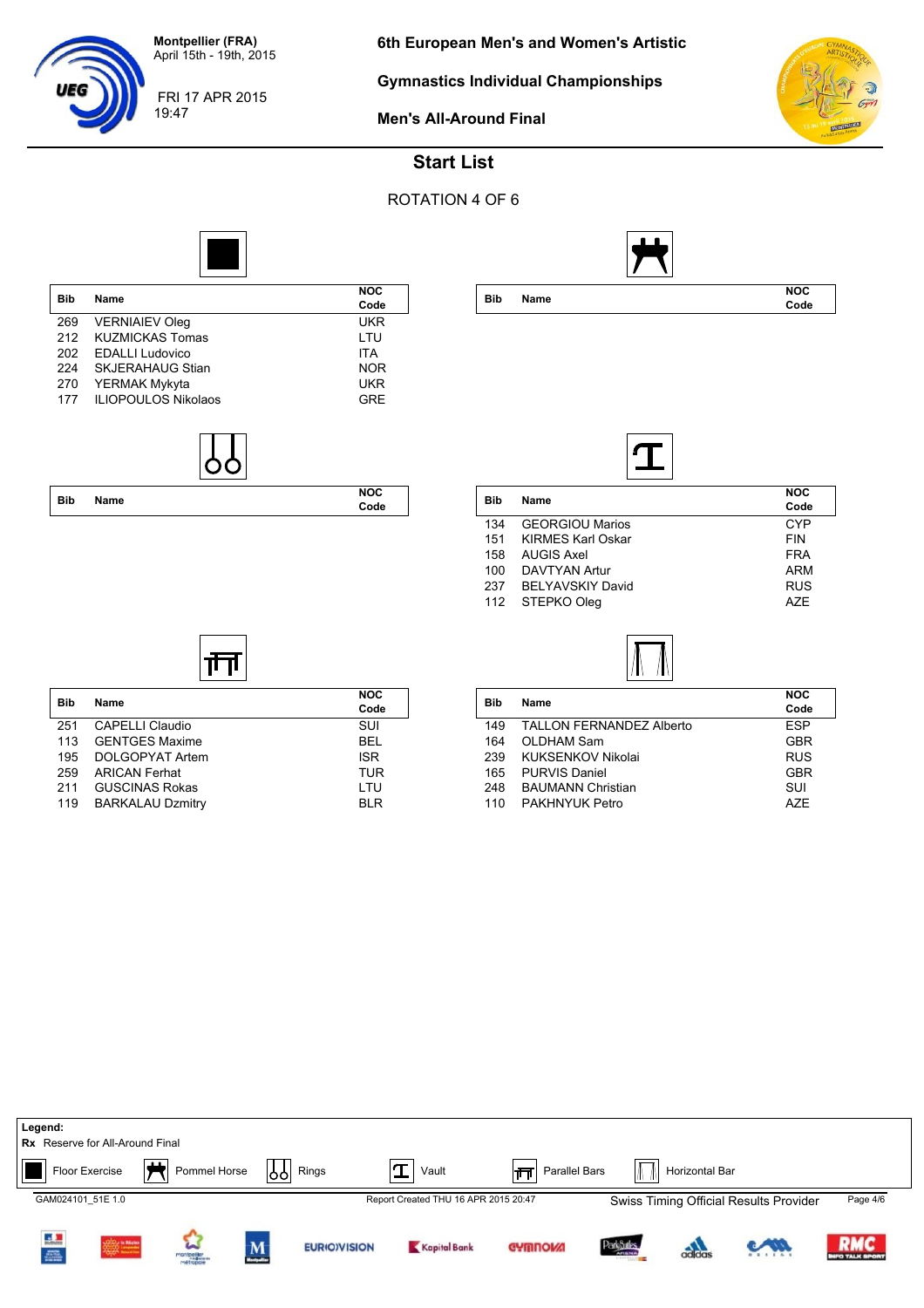FRI 17 APR 2015

20:13

UEG

**Gymnastics Individual Championships**



**Code**

**Men's All-Around Final**

# **Start List**

### ROTATION 5 OF 6



| Bib | <b>Name</b>              | <b>NOC</b><br>Code |
|-----|--------------------------|--------------------|
| 164 | OLDHAM Sam               | <b>GBR</b>         |
| 239 | KUKSENKOV Nikolai        | <b>RUS</b>         |
| 165 | <b>PURVIS Daniel</b>     | <b>GBR</b>         |
| 248 | <b>BAUMANN Christian</b> | SUI                |
| 110 | PAKHNYUK Petro           | A7F                |
| 149 | TALLON FERNANDEZ Alberto | <b>FSP</b>         |
|     |                          |                    |



**Bib Name NOC**

ग॑॑॑

151 KIRMES Karl Oskar FIN<br>158 AUGIS Axel FRA

100 DAVTYAN Artur<br>1937 BELYAVSKIY David 1988 1988 RUS

112 STEPKO Oleg AZE

AUGIS Axel

134 GEORGIOU Marios

BELYAVSKIY David

Code<br>FIN

|            | Name                       | <b>NOC</b> |  |  |
|------------|----------------------------|------------|--|--|
| <b>Bib</b> |                            | Code       |  |  |
| 212        | <b>KUZMICKAS Tomas</b>     | LTU        |  |  |
| 202        | <b>EDALLI</b> Ludovico     | ITA        |  |  |
| 224        | <b>SKJERAHAUG Stian</b>    | <b>NOR</b> |  |  |
| 270        | YERMAK Mykyta              | UKR        |  |  |
| 177        | <b>ILIOPOULOS Nikolaos</b> | <b>GRE</b> |  |  |
| 269        | <b>VERNIAIEV Oleg</b>      | UKR        |  |  |
|            |                            |            |  |  |
|            |                            |            |  |  |



| Bib | Name                    | <b>NOC</b> |
|-----|-------------------------|------------|
|     |                         | Code       |
| 113 | <b>GENTGES Maxime</b>   | <b>BEL</b> |
| 195 | DOLGOPYAT Artem         | <b>ISR</b> |
| 259 | <b>ARICAN Ferhat</b>    | <b>TUR</b> |
| 211 | <b>GUSCINAS Rokas</b>   | LTU        |
| 119 | <b>BARKALAU Dzmitry</b> | <b>BLR</b> |
| 251 | <b>CAPELLI Claudio</b>  | SUI        |
|     |                         |            |